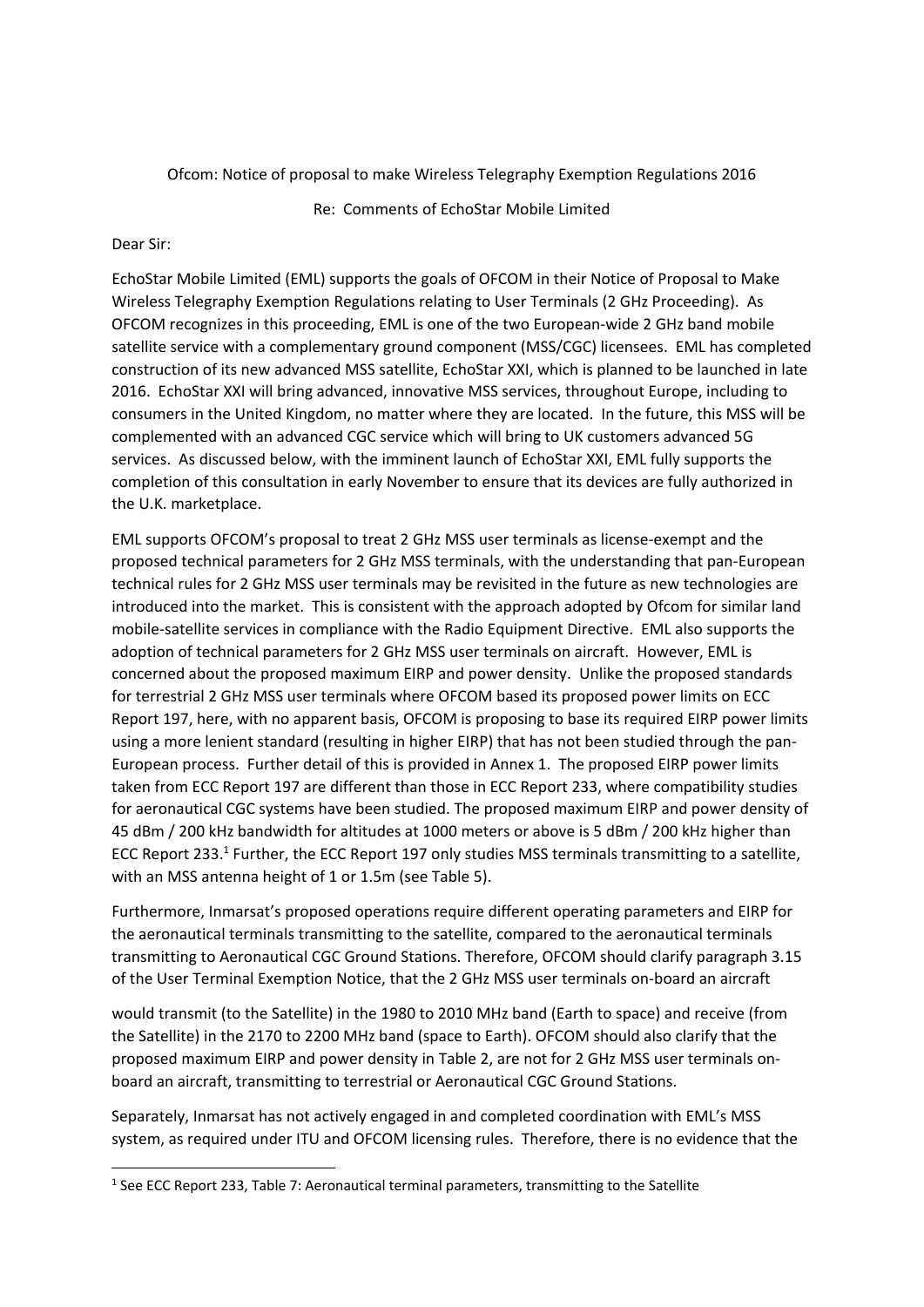

proposed EIRP power limits contained in the OFCOM proposal for user terminals on aircraft will protect the operations of EML or other adjacent or near-adjacent spectrum users. Accordingly, EML urges OFCOM not to adopt the same EIRP power limit for 2 GHz MSS user terminals and for MSS user terminals on aircraft.

EML's EchoStar XXI MSS satellite will be in operation shortly providing important services to consumers throughout the United Kingdom, no matter where they live. OFCOM's proposed regime for MSS user terminals ensures that consumers will be able to receive these services on a timely basis. However, EML urges OFCOM not to adopt the proposed EIRP power limits for 2 GHz MSS user terminals on aircraft until they can be confirmed through the European‐wide standards process and/o r coordination with the EML MSS satellite system is completed.